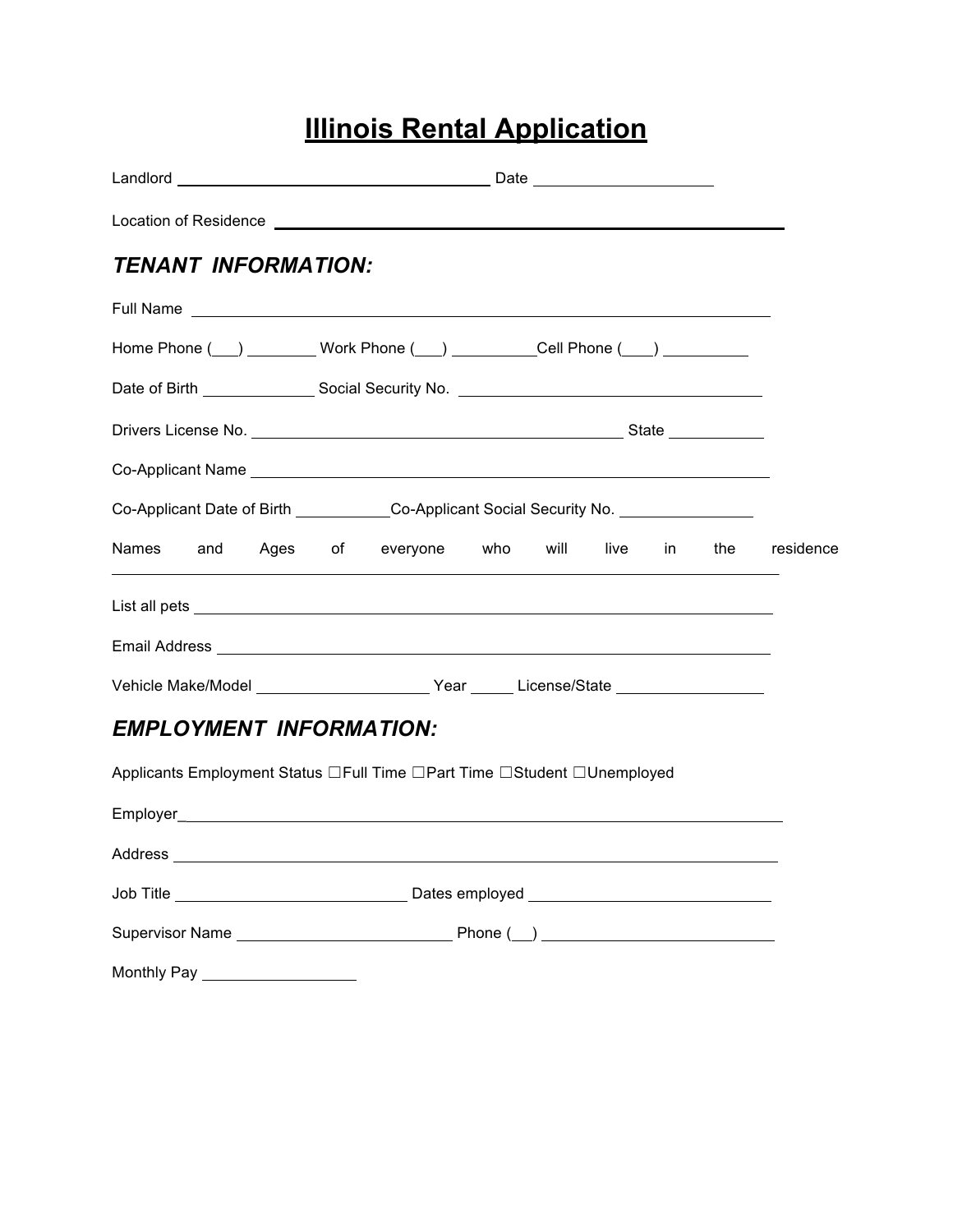If you would like us to consider other sources of income for this Rental Application, please list the amount and the person we may contact for confirmation. Please do not reveal alimony, child support, or anyone else's income unless you want us to consider it in this Illinois Rental Application.

| <b>RESIDENTIAL HISTORY FOR LAST 3 YEARS:</b>                                                                                                                                                                                         |                      |  |
|--------------------------------------------------------------------------------------------------------------------------------------------------------------------------------------------------------------------------------------|----------------------|--|
|                                                                                                                                                                                                                                      |                      |  |
|                                                                                                                                                                                                                                      |                      |  |
|                                                                                                                                                                                                                                      |                      |  |
|                                                                                                                                                                                                                                      |                      |  |
|                                                                                                                                                                                                                                      |                      |  |
| Previous Address <b>Contract Contract Contract Contract Contract Contract Contract Contract Contract Contract Contract Contract Contract Contract Contract Contract Contract Contract Contract Contract Contract Contract Contra</b> |                      |  |
| Move In Date ____________________ Move Out Date ________________________________                                                                                                                                                     |                      |  |
|                                                                                                                                                                                                                                      |                      |  |
|                                                                                                                                                                                                                                      |                      |  |
|                                                                                                                                                                                                                                      |                      |  |
| Previous Address <b>Manual Address Manual Address Manual Address Manual Address</b>                                                                                                                                                  |                      |  |
|                                                                                                                                                                                                                                      |                      |  |
|                                                                                                                                                                                                                                      |                      |  |
|                                                                                                                                                                                                                                      |                      |  |
| <b>CREDIT HISTORY:</b>                                                                                                                                                                                                               |                      |  |
| Have you every filed bankruptcy?                                                                                                                                                                                                     | Yes $\Box$ No $\Box$ |  |
| Have you ever been evicted from a rental residence?                                                                                                                                                                                  | Yes $\Box$ No $\Box$ |  |
| Are you a party to any lawsuits?                                                                                                                                                                                                     | Yes $\Box$ No $\Box$ |  |
| Have you had any late rental payments in the last year?                                                                                                                                                                              | Yes $\Box$ No $\Box$ |  |
| Are there any judgments against you?                                                                                                                                                                                                 | Yes $\Box$ No $\Box$ |  |